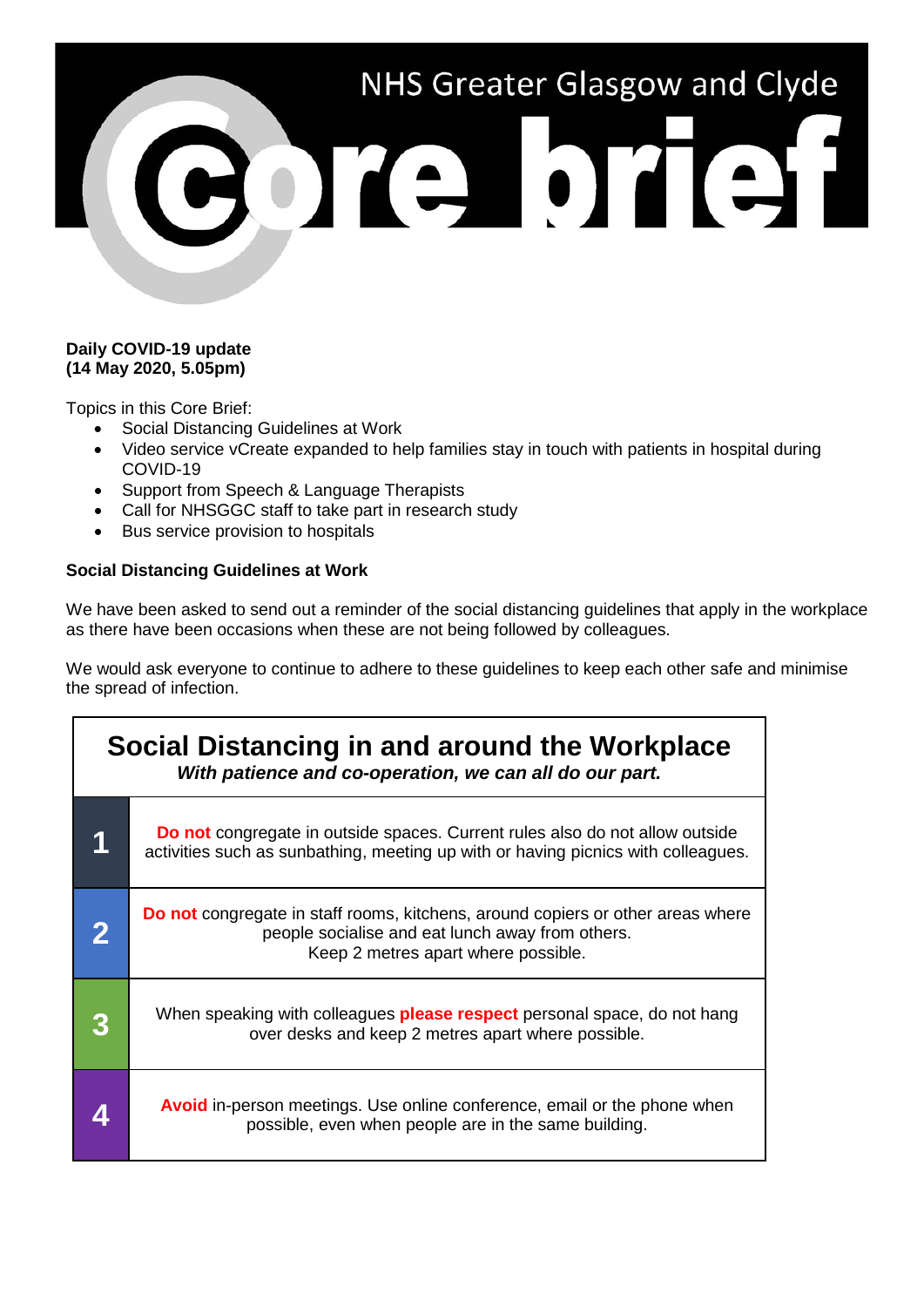| 5 | Unavoidable in-person meetings should be short, in a large meeting room where<br>people can sit at least two metres from each other; avoid shaking hands. |
|---|-----------------------------------------------------------------------------------------------------------------------------------------------------------|
| 6 | <b>Eliminate</b> unnecessary travel and cancel or postpone non-essential meetings,<br>gatherings, and training sessions.                                  |

#### **Video service vCreate expanded to help families stay in touch with patients in hospital during COVID-19**

A video message service is now more important than ever to help families stay in touch with patients in hospital. The vCreate secure video service was first developed in the Neonatal Intensive Care Unit at the Royal Hospital for Children at QEUH.

During the coronavirus pandemic it has now been expanded for use in adult ICUs across NHSGGC and more widely in Scotland.

The service allows nurses and doctors to record video messages which are uploaded to a secure platform for family members to view.

This is part of our #DigitalasUsual commitment to embed technology as part of everyday patient care.

For more details on vCreate or other virtual visiting, please email: [virtual.visit@ggc.scot.nhs.uk](mailto:virtual.visit@ggc.scot.nhs.uk)

#### **Support from Speech & Language Therapists**

The Speech & Language Therapy department (SLT) is available to support staff, patients and carers during the COVID-19 pandemic.

SLTs have a lead role in advising on how best to support people in hospital with swallowing and communication needs. They can also advise on how to make effective use of a range of low and high tech communication aids. This includes communication charts, such as the new [critical care communication](https://www.nhsggc.org.uk/media/259990/critical-care-covid-19-communication-chart-v3.pdf)  [chart](https://www.nhsggc.org.uk/media/259990/critical-care-covid-19-communication-chart-v3.pdf) highlighted recently, which can help staff communicate with patients who cannot verbalise their needs easily. A range of charts of differing complexity is also available, developed by SLT for use in ITU and other acute settings.

Staff can contact the SLT Advice Line on 0141 347 8660.

#### **Call for NHSGGC staff to take part in research study**

As part of our Research and Development work in response to COVID-19, we are now taking part in a research project that aims to look at the impact of COVID-19 on children. This is to determine what proportion of children have antibodies to COVID-19 and if these antibodies equate to immunity to future infection.

NHSGGC staff are eligible to take part if they:

- − work in a clinical area where they may be exposed to COVID-19 patients **and**
- have a child or children aged 2-16 years of age who are willing to have blood tests taken on three separate occasions (within the next two weeks, eight weeks after initial blood test and six months after initial test).